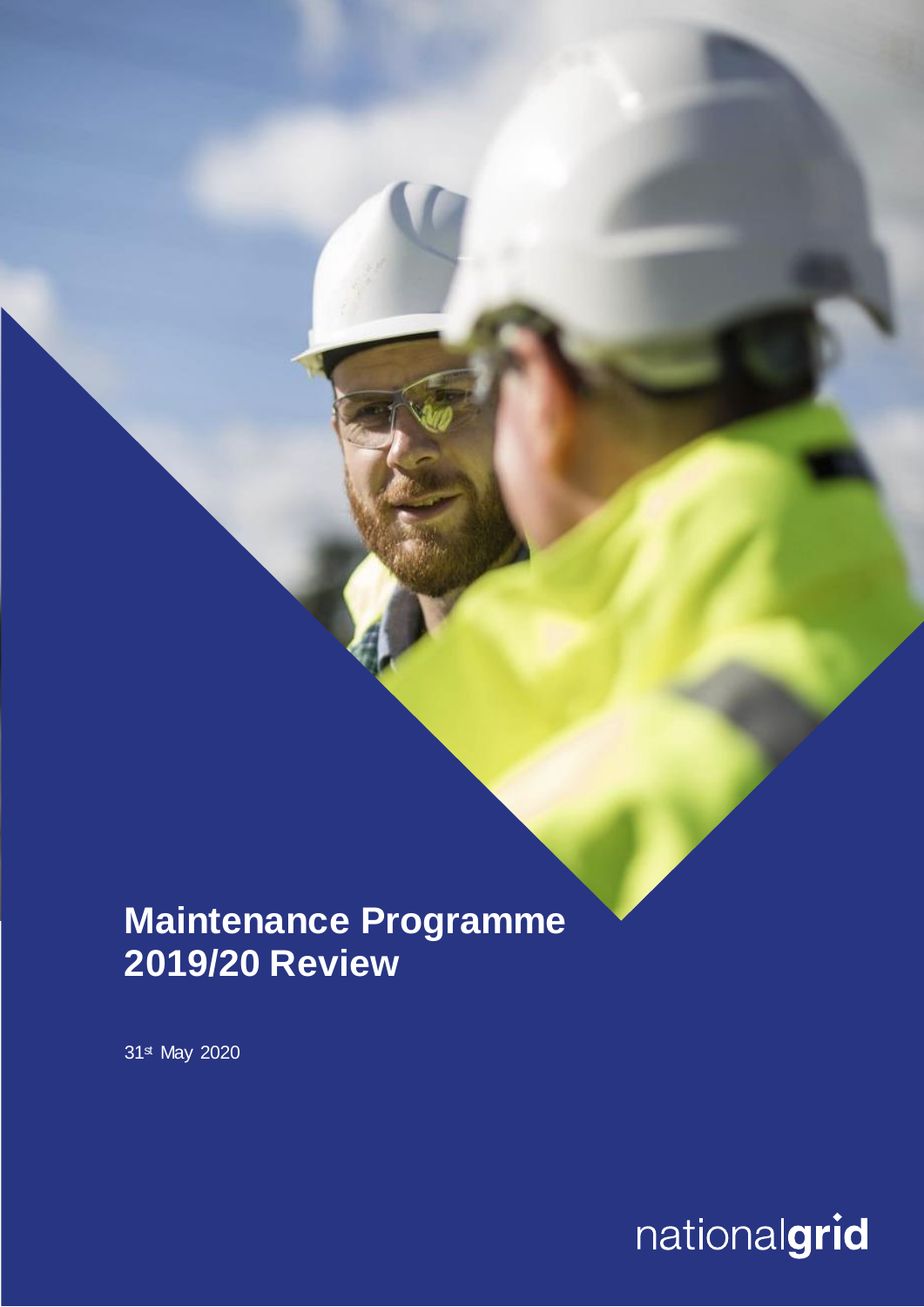# **Contents**

|                                                    | Page          |
|----------------------------------------------------|---------------|
| 1. Introduction                                    | $\mathcal{P}$ |
| 2. Maintenance Work in 2019/20                     | 5             |
| 3. Changes to the Maintenance Programme in 2019/20 |               |
| 4. Enabling Flexibility                            |               |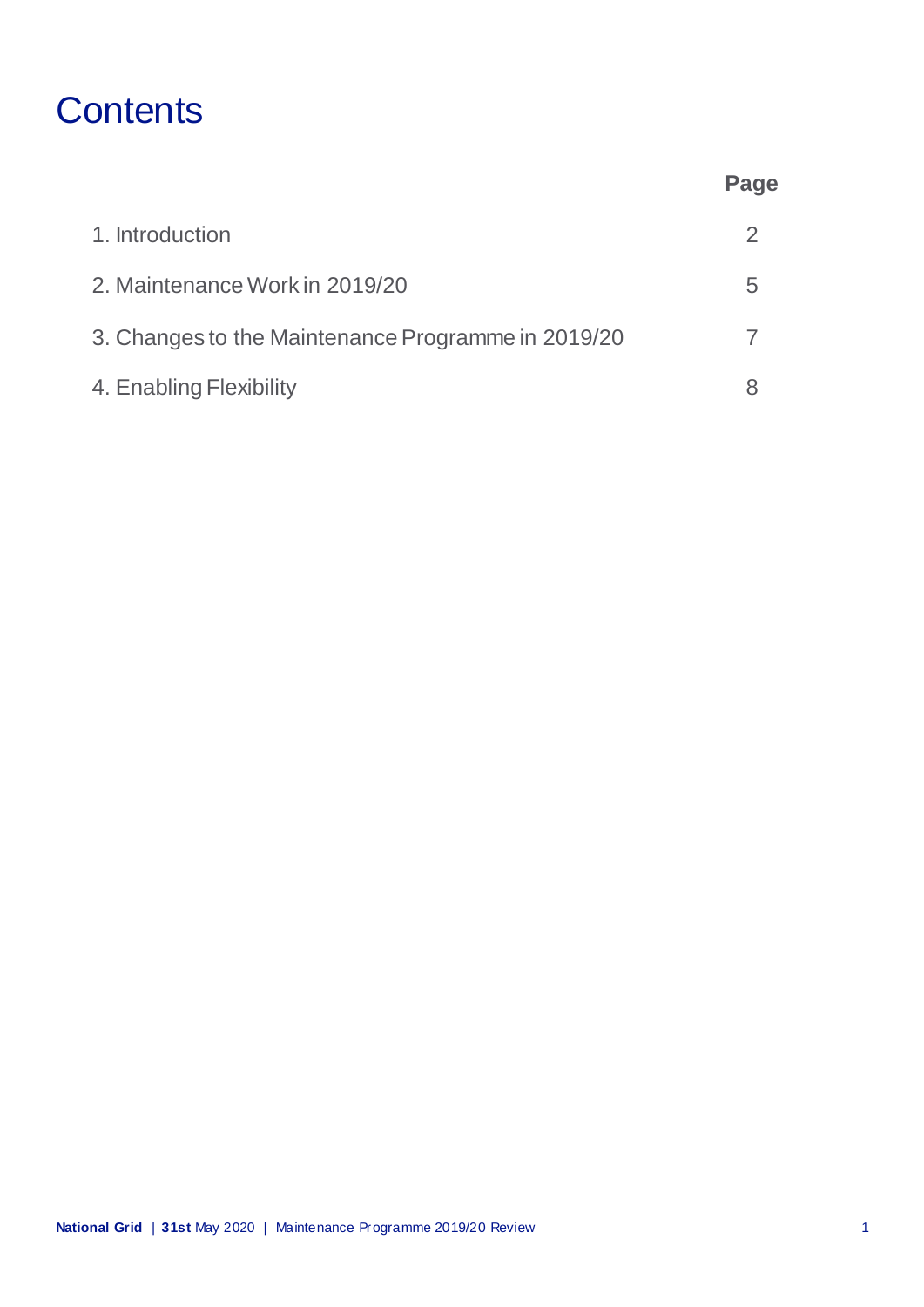### **Introduction**

This report provides a summary of the maintenance and investment activities that took place during the 2019/20 formula year and details any changes that were made to the maintenance plan as published on 1  $\rm{^{st}}$ April 2019. This report is published in line with our obligations in Special Condition 8G (Maintenance and Operational Planning) in our gas transporters license in respect of the National Transmission System (NTS).

To ensure a high level of safety and reliability in operation, it is essential that a system of inspection and maintenance exists for assets associated with the transmission of natural gas. Effective maintenance is essential to minimise the potential safety and environmental risks caused by failure of pipelines and plant.

In order to facilitate work on the NTS, it is sometimes necessary to require network outages or impose operating restrictions (e.g. where steady gas flows may be required). This may affect one or more parties connected to the NTS including:

- Gas fired power stations and large industrial consumers
- Gas Storage Facilities
- Gas Entry facilities
- Distribution Networks
- Interconnectors

This report covers work scheduled including maintenance activities on the NTS from 1<sup>st</sup> April 2019 to 30<sup>th</sup> October 2019. It does not include maintenance carried out upstream of the NTS by Delivery Facility Operators (DFOs) and Producers or downstream of the NTS by Distribution Networks Operators or large connected users.

We work closely with our customers to ensure any impacts due to our maintenance activities are kept to a minimum and endeavour to meet our firm Exit Capacity obligations. The Uniform Network Code (UNC) enables National Grid to inform NTS Users of intended "Maintenance Days" where maintenance activities will have an impact on a specific site connected to the NTS. These Maintenance Days are notified in advance of the work to provide NTS Users with an opportunity to discuss the timing and impact and for us to respond to any industry requests for further information.

Where possible National Grid always endeavours to align its NTS maintenance activities with our customers own outages to minimise any potential disruption to gas supplies. Where this is possible National Grid will issue the customer an "Advice Notice", notifying them of our planned work, aligned with their own outage.

If you have any queries, questions or feedback regarding the information contained within this document, please contact us via e-mail on [NTSAccessPlanning@Nationalgrid.com](mailto:NTSAccessPlanning@Nationalgrid.com)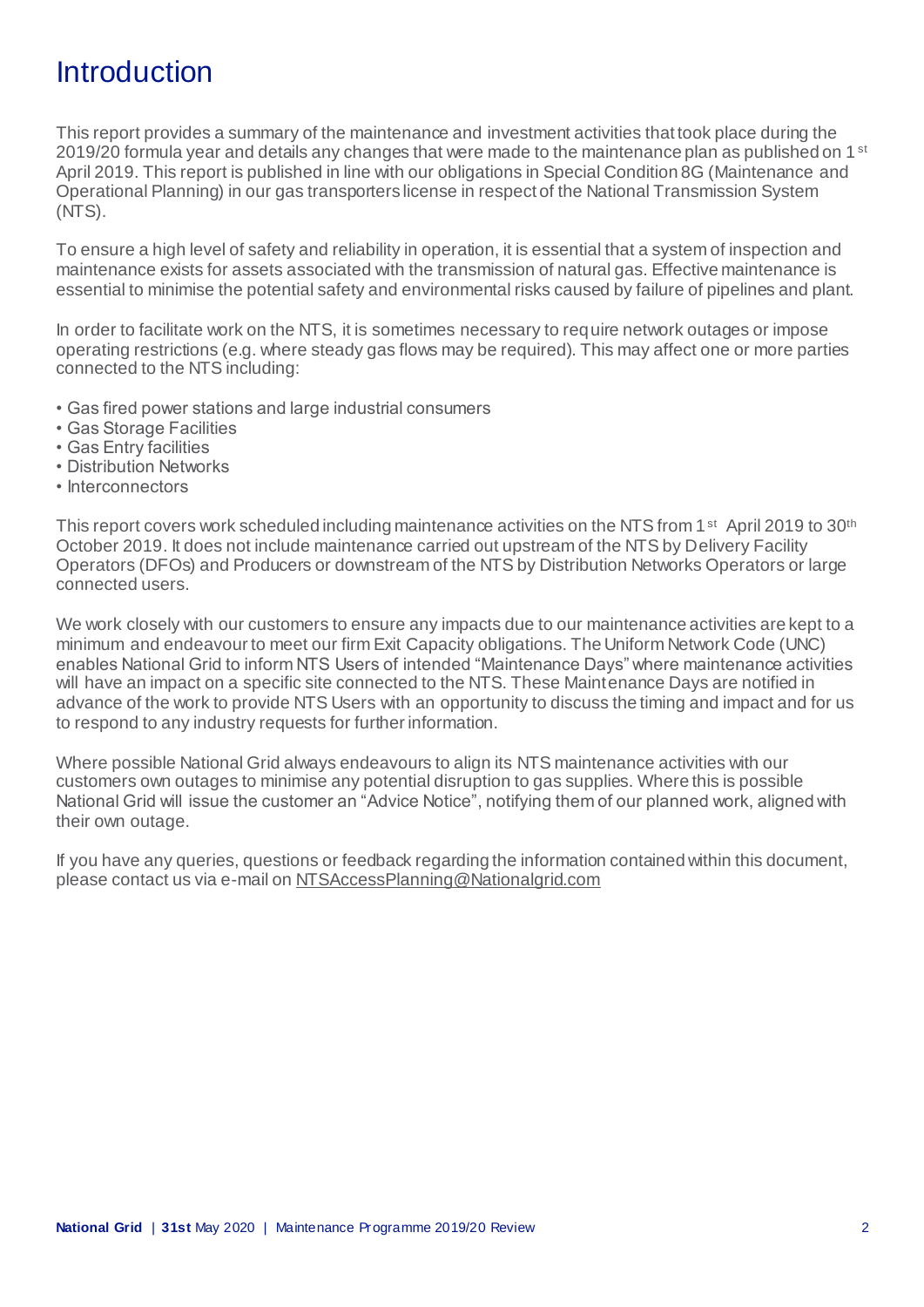The most common types of maintenance activities undertaken on the National Transmission System are summarised below:

#### **In-line inspection (ILI) of pipelines**

National Grid is required to carry out In-line inspections of our pipelines periodically in order to maintain their integrity by ensuring that they comply with the Pressure Systems Safety Regulations (PSSR) 2000.

The In-line inspection process requires a number of Pipeline Inspection Gauges (PIGs) to travel through the pipeline in order to complete a full inspection.

In order for the PIG to record accurate information we need to ensure that a steady gas flow through the pipeline section is maintained. Steady gas flows are provided through network configuration and where necessary, management of the demands within the section of pipeline and also downstream of the section of pipeline being inspected.

#### **Planned Feature Inspection**

The results from an In-line Inspection may require a "Feature Inspection" to investigate features found during the In-Line Inspection. This involves a visual inspection, and where required a repair of any identified defect. The severity of the defect will determine the pressure reduction required and this may result in the pipeline being isolated (shutdown). Any sites within the isolated section of the pipeline will normally need to be on full cessation for the duration of the works. It may be possible to maintain a small supply to an offtake point by continuously topping up the isolated section whilst maintaining the reduced pressure, however, this is dependent on the individual job requirements.

#### **Remote Valve Operation (RVO) Maintenance**

Valves form an integral part of the National Gas Transmission System (NTS). They are used to control the flow of gas on the system and to isolate pipelines in an emergency. Valves can be either controlled remotely from the Gas National Control Centre or need to be operated locally on site.

To ensure the safe continual operation of these valves, National Grid has a policy to maintain key valves on an annual basis. In addition to this annual maintenance there may be a requirement to prove remote operation of the remote valves following faults, upgrades to software, etc.

#### **Telemetry Equipment Works**

National Grid Gas National Control Centre (GNCC) controls and monitors remote sites using telemetry systems made up of local computers and communication equipment. Upgrades to National Grid's telemetry system are ongoing in order to keep our systems up to date and functioning correctly. There is also routine maintenance that must be carried out on telemetry stations to make sure they are in good working order.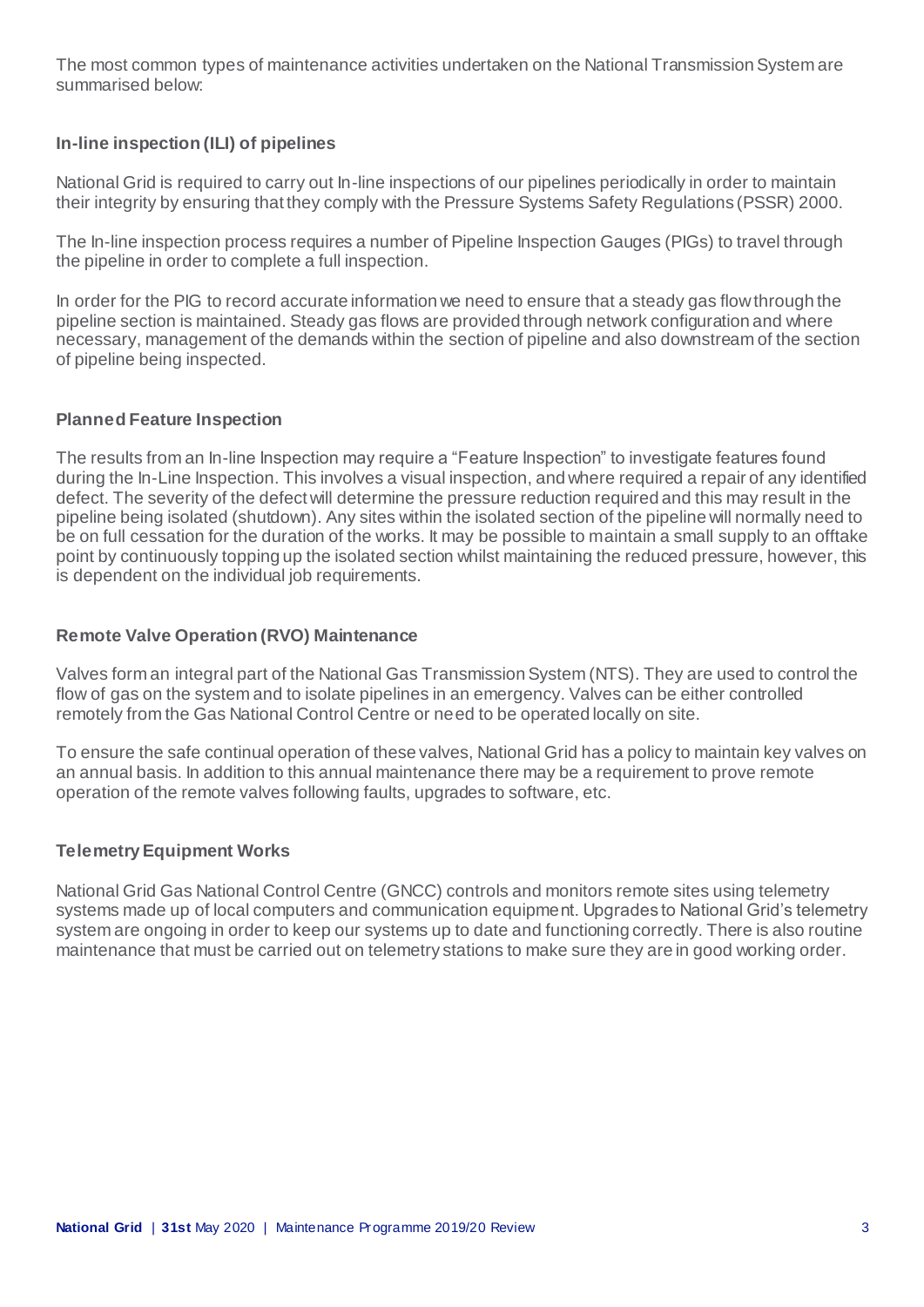#### **Compressor Maintenance**

Compressors are vital in running the National Transmission System. They move gas from terminals to where it is required to meet demand. To ensure these compressors are running as safely and efficiently as possible routine maintenance to the compressor and its auxiliary systems is conducted on a regular basis.

#### **Gas Quality Equipment Works**

In line with Gas Safety (Management) Regulations (GSMR) National Grid monitors the quality of gas at various points. This is to make sure that legal limits of certain characteristics are not breached on the NTS. To monitor the gas effectively gas quality equipment requires calibration and maintenance to ensure National Grid can meet its obligation.

#### **Metering Equipment Works**

Metering equipment is used to measure the flow of gas. Metering equipment may be upgraded or replaced to suit current operating conditions to keep our measuring devices up to the latest standards, ensuring accurate readings and replace out dated assets.

#### **Pipeline Maintenance**

Our pipeline network is vital to transporting gas to all UK customers. We continuously monitor the needs of our customers as well as the health and flexibility of our network and carry out work on our pipe whenever required.

Network investment such as new pipelines, plant, connections and pipeline diversions can impact the existing transmission network. These investments are vital to the ongoing provision of gas to UK consumers and National Grid take great care in maintaining security of supply and customer obligations in all investment cases.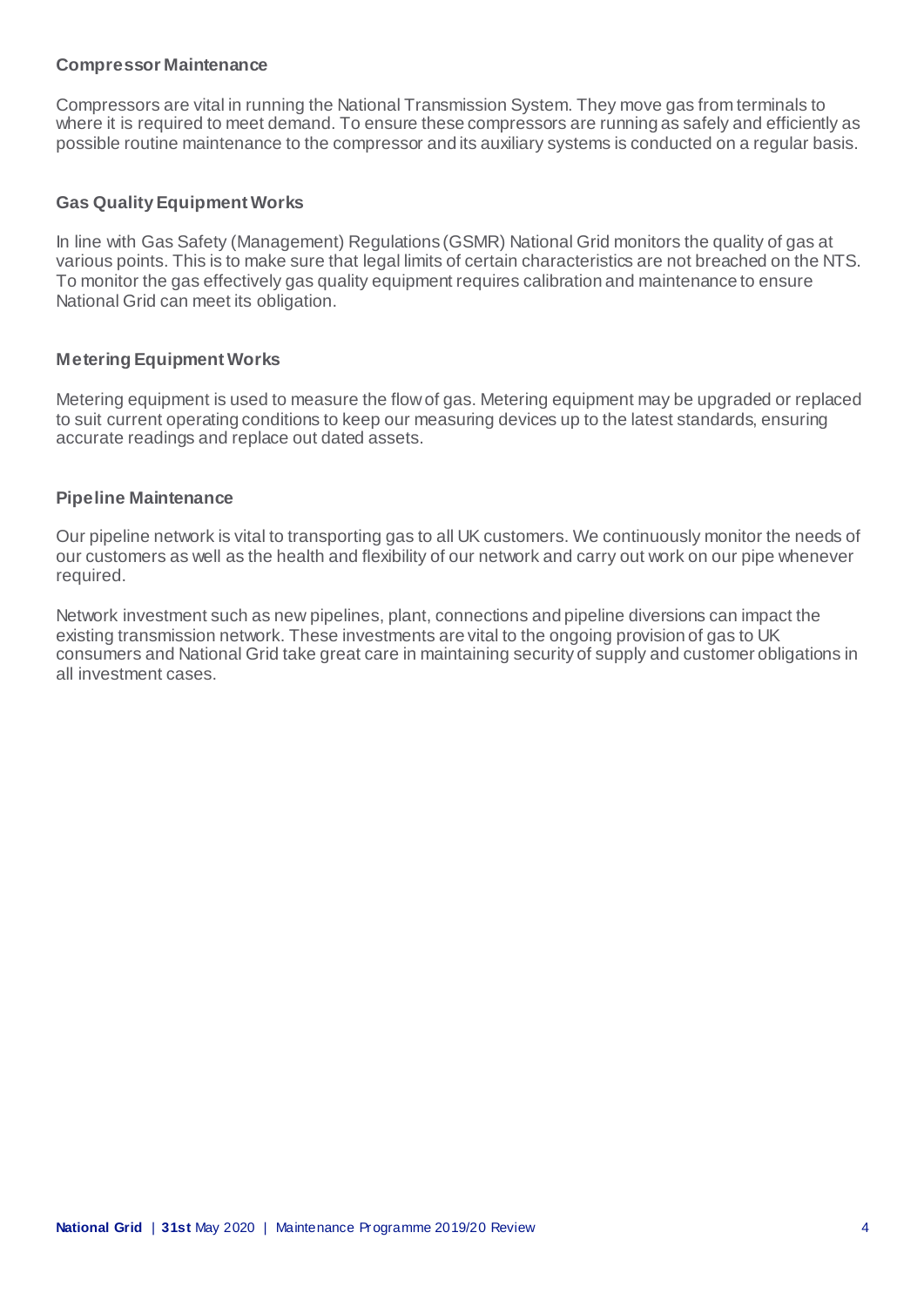## Maintenance Work in 2019/20

Primarily the maintenance activities that can impact our customers are as a result of routine maintenance, asset replacement, pipeline inspections and faults as well as work to facilitate investment in the NTS which may be as a result of a new connection or capacity requirement.

During the 2019/20 maintenance programme a wide range of maintenance activities were carried out which had the potential to impact our customers. Through careful planning and regular customer liaison we aim to minimise these impacts however this is not always possible and Maintenance Day notifications will be issued in these circumstances to allow the maintenance to be completed safely.

As shown below, the majority of maintenance activities were carried out without the use of Maintenance Days and therefore no impact on our customers. This may be because the activity did not have any direct impact on a customer due to the geographic location, strategic network configurations were employed or because the activity was aligned directly with our customer's outages, mitigating any potential impact. The majority of the maintenance activities carried out in 2019/20 were managed without the need for calling Maintenance Days, mainly due to an increased focus on customer impacts.

#### **Overview of NTS maintenance activities undertaken in 2019/20 impacting customers and requiring Maintenance Days**

| <b>Maintenance Activity</b>                               | <b>Completed</b><br><b>Maintenance</b><br><b>Activities</b> | <b>Potentially</b><br><b>Impacting</b><br><b>Activities</b> | <b>Impacting</b><br><b>Activities</b> | <b>Maintenance</b><br><b>Days Called</b> |
|-----------------------------------------------------------|-------------------------------------------------------------|-------------------------------------------------------------|---------------------------------------|------------------------------------------|
| In Line Inspections (ILI)                                 | 16                                                          | 9                                                           | 5                                     | 5                                        |
| CompressorJobs                                            | 134                                                         | $\Omega$                                                    | 0                                     | 0                                        |
| Defect Inspections                                        | 9                                                           | $\mathbf{1}$                                                | $\Omega$                              | $\Omega$                                 |
| <b>Enhanced Gas Monitoring</b><br>Programme (EGMP2) works | Ω                                                           | $\Omega$                                                    | 0                                     | Ω                                        |
| Flow Weighted Average Calorific<br>Value (FWACV) Works    | 0                                                           | $\Omega$                                                    | $\Omega$                              | 0                                        |
| Gas Quality, Metering & UPS                               | C.                                                          | 0                                                           | 0                                     | 0                                        |
| Remote Telemetry Unit (IRIS)<br>Replacement               | $\Omega$                                                    | $\Omega$                                                    | $\Omega$                              | 0                                        |
| New NTS Connections                                       | $\mathfrak{D}$                                              | $\Omega$                                                    | $\Omega$                              | 0                                        |
| Pipeline/AGI                                              | 75                                                          | 1                                                           | $\Omega$                              | 0                                        |
| IGMS / Telemetry                                          | 59                                                          | $\Omega$                                                    | 0                                     | U                                        |
| <b>DSEAR Inspections</b>                                  | 39                                                          | $\Omega$                                                    | $\Omega$                              | $\Omega$                                 |
| Remote Valve Operations (RVO)                             | 859                                                         | 38                                                          |                                       |                                          |

Note: All maintenance activities listed under the "Potentially Impacting" column that did not result in Maintenance Days being called were either managed through alignment of works or by other engineering and strategic processes.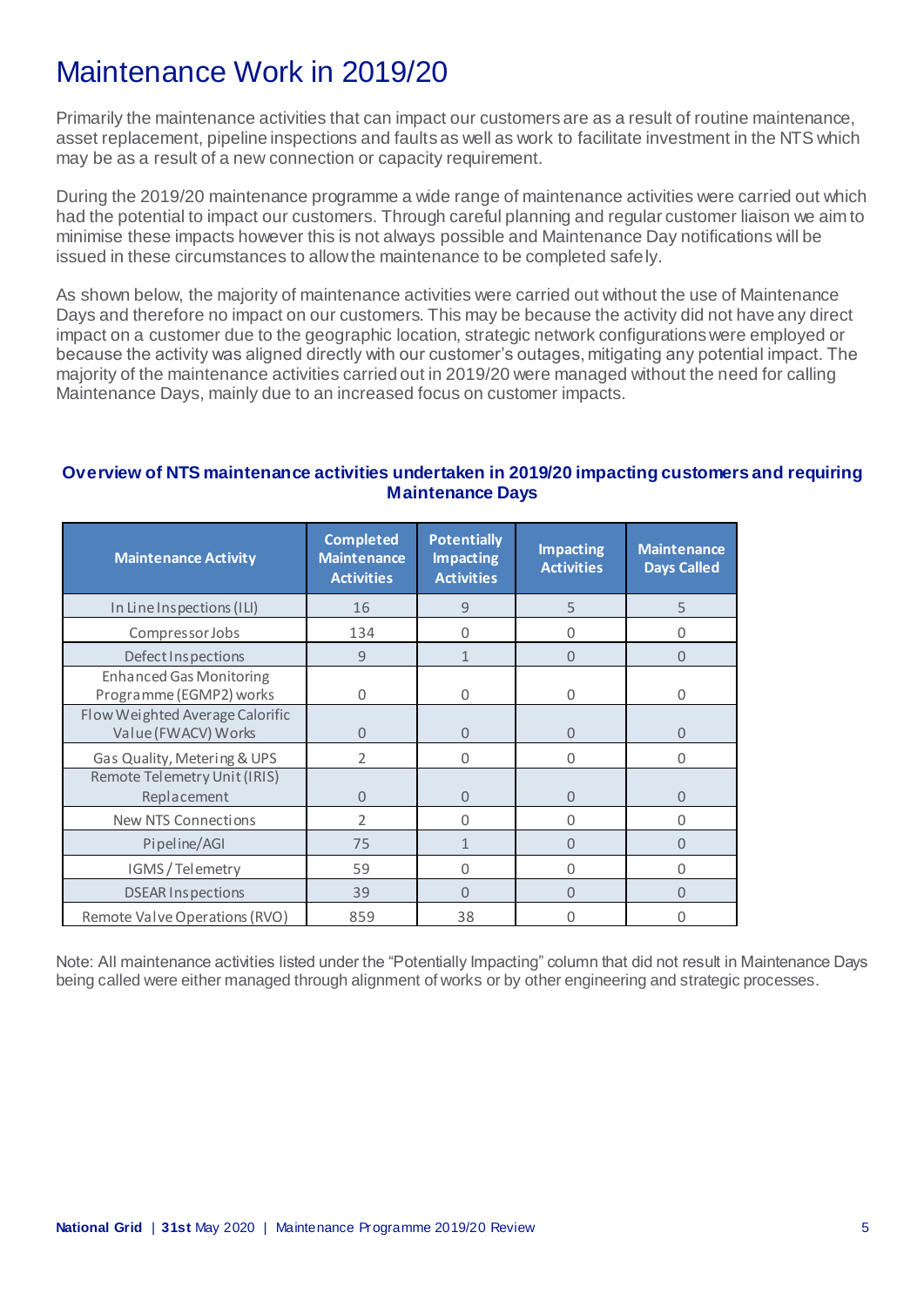#### **Overview of changes made to NTS maintenance activities in 2019/20**

| <b>Maintenance Activity</b>                               | <b>Planned jobs</b> | <b>Completed</b><br>to plan | <b>Completed</b><br>with<br>amendments | <b>Replanned</b> | <b>Cancelled</b> |
|-----------------------------------------------------------|---------------------|-----------------------------|----------------------------------------|------------------|------------------|
| In Line Inspections                                       | 17                  | 10                          | 6                                      | $\mathbf{0}$     | $\mathbf{1}$     |
| Compressor Jobs                                           | 196                 | 67                          | 67                                     | 18               | 44               |
| Defect Inspections                                        | $\mathbf{q}$        | 6                           | 3                                      | $\Omega$         | $\Omega$         |
| <b>Enhanced Gas Monitoring</b><br>Programme (EGMP2) works | $\Omega$            | 0                           | $\Omega$                               | $\Omega$         | $\Omega$         |
| Flow Weighted Average Calorific<br>Value (FWACV) Works    | $\Omega$            | $\Omega$                    | $\Omega$                               | $\Omega$         | $\Omega$         |
| Gas Quality, Metering & UPS                               | $\overline{2}$      | 0                           | $\Omega$                               | $\Omega$         | $\Omega$         |
| Remote Telemetry Unit (IRIS)<br>Replacement               | $\Omega$            | $\Omega$                    | $\Omega$                               | $\Omega$         | $\Omega$         |
| New NTS Connections                                       | $\overline{2}$      | $\overline{2}$              | $\Omega$                               | $\Omega$         |                  |
| Pipeline/AGI                                              | 95                  | 67                          | $\mathcal{S}_{\mathcal{S}}$            | 11               | 9                |
| IGMS / Telemetry                                          | 64                  | 32                          | 13                                     | 18               | 1                |
| <b>DSEAR Inspections</b>                                  | 39                  | 32                          | $\overline{2}$                         | $\Omega$         | 5                |
| <b>Total</b>                                              | 424                 | 216                         | 99                                     | 47               | 60               |

Note: The above table excludes RVO's which are completed in full each year.

### **Length of Short and Long Line In-Line Inspections (ILIs)**

| <b>Date</b> | Type of ILI<br>undertaken<br>(Long/Short) <sup>1</sup> | <b>Length of Run</b><br>(Km) | <b>Time taken to</b><br>complete (Days) |
|-------------|--------------------------------------------------------|------------------------------|-----------------------------------------|
| 05/04/19    | Long                                                   | 137.6                        | 5                                       |
| 05/04/19    | Long                                                   | 78.52                        | $\,$ 6 $\,$                             |
| 29/04/19    | Long                                                   | 82.21                        | 5                                       |
| 20/05/19    | <b>Long</b>                                            | 10.22                        | $\sqrt{6}$                              |
| 20/05/19    | Long                                                   | 67.22                        | 5                                       |
| 03/06/19    | Long                                                   | 27.74                        | $\sqrt{6}$                              |
| 03/06/19    | Long                                                   | 130.9                        | 5                                       |
| 01/07/19    | Long                                                   | 51.15                        | $\overline{\phantom{a}}$                |
| 15/07/19    | Long                                                   | 54.9                         | 6                                       |
| 02/09/19    | Long                                                   | 19.64                        | 5                                       |
| 16/09/19    | Long                                                   | 69.43                        | 6                                       |
| 16/09/19    | Long                                                   | 68.84                        | 5                                       |
| 30/09/19    | Long                                                   | 64.78                        | 6                                       |
| 14/10/19    | Long                                                   | 32.84                        | 5                                       |
| 04/11/19    | Long                                                   | 63.76                        | 5                                       |
| 22/11/19    | Long                                                   | 64.54                        | 6                                       |

The number of days taken to complete each run is broadly in line with previous years. The main factor that impacts time taken to complete is tool availability.

 $\overline{a}$ 

**National Grid** | **31st** May 2020 | Maintenance Programme 2019/20 Review 6  $1$  Long In-Line inspection is longer than  $10 \text{ km}$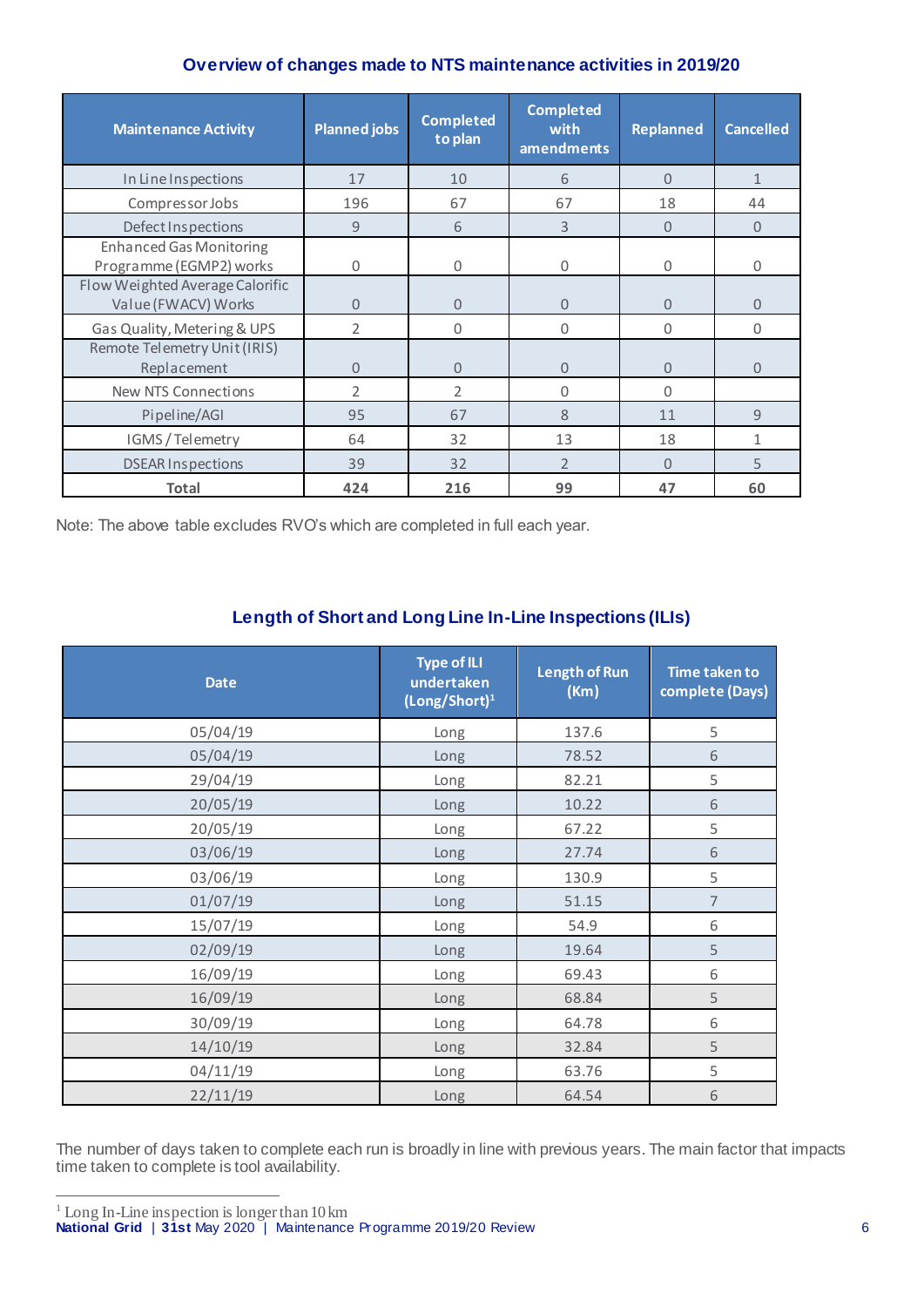### Changes to the Maintenance Programme in 2019/20

National Grid always aims to minimise the impact of planned maintenance on customers through a transparent and flexible approach, endeavouring to align all maintenance activities with customer outages where feasible and practical.

Each year we ask when our customer's outages are to enable alignment of works. If customer outages or other operational plans change at any time we request to be notified as soon as possible so that we can consider whether we also can realign our planned maintenance activities.

There may be occasions when either National Grid or our customers ask for work to be rearranged or altered in some way. In 2019/20, our initial draft plan was published in January, to enable customer feedback prior to publishing the final plan by 1st April.

There were no changes initiated by National Grid during the maintenance period for 2019/20 but we facilitated a number of change requests initiated by our customers; many of which were last minute or customers not notifying us of changes to their plan. This was primarily delivered by significantly improving our planning processes and placing customer impacts at the forefront of our decision making.

To enable these changes we reviewed how we co-ordinated our field resources, and were able to improve our internal collaborative working as well as with our customers to ensure that all other maintenance activities were completed within the maintenance period. We received and responded to 20 customer driven changes during the summer maintenance period (April to October) at customer request, demonstrating our commitment to be flexible to customers' requirements.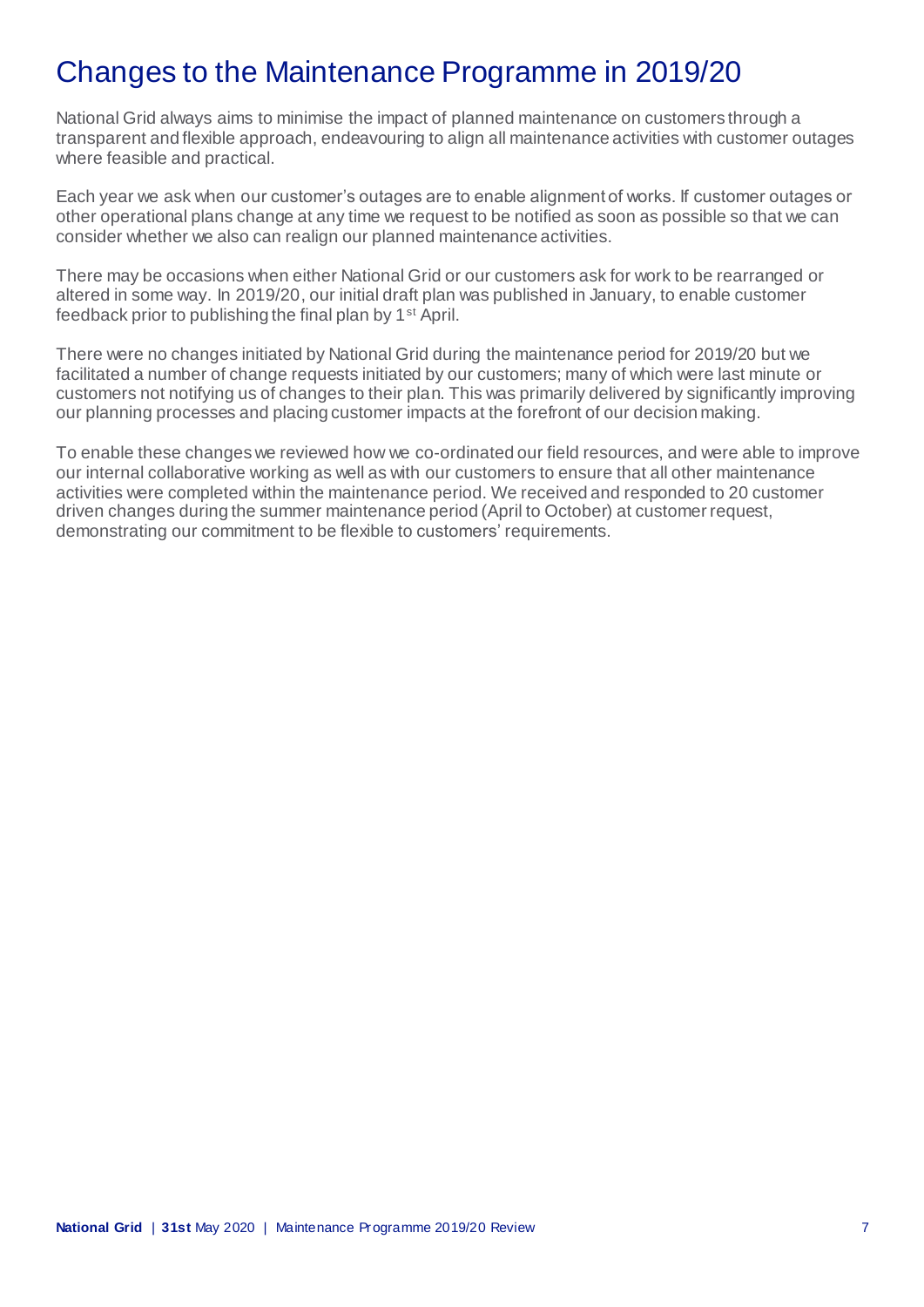## Enabling Flexibility

Sometimes standard maintenance approaches may not be optimal for our customers. Where this is the case, a bilateral contract (known as the Minor Works Agreement) can be utilised to enable parties to agree a different, one-off way of completing specific maintenance. This enables customers to pay the incremental costs of working flexibly outside normal working practices pending our ability to accommodate such a request. For example:

(a) Customer-initiated requests for us to change our planned maintenance to a non-standard arrangement; such as requesting planned maintenance during non-standard hours (e.g. weekend or bank holiday).

(b) Customer-initiated requests for National Grid work e.g. the isolation of the customer's supply using NGG plant to facilitate the customer's own works

If you would like to talk to us about these potential options, please contact us on: box.SCM.GTO@nationalgrid.com